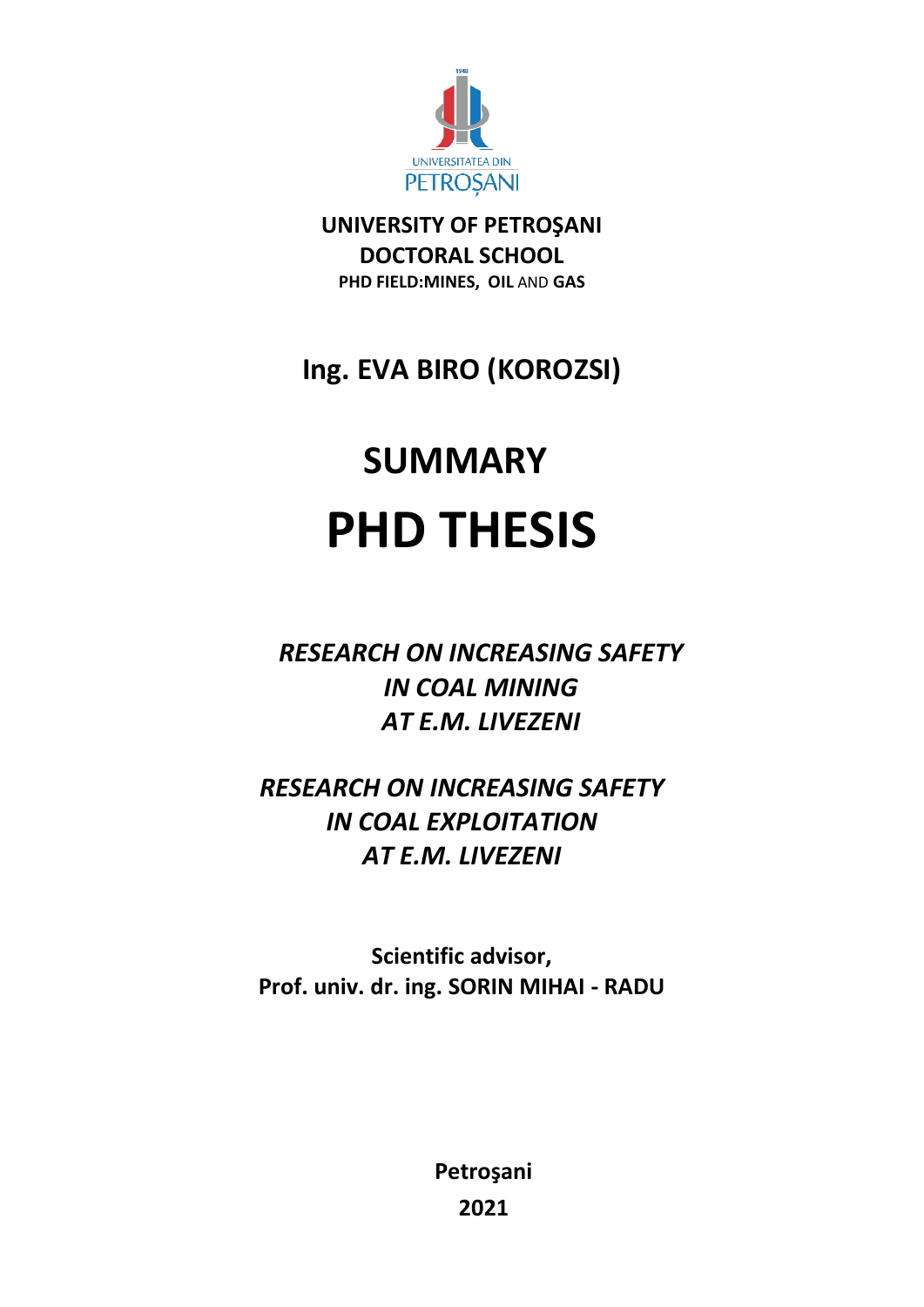### **CONTAINED**

| <b>INTRDUCTION</b>                                                                                                                                  | $\overline{4}$ |
|-----------------------------------------------------------------------------------------------------------------------------------------------------|----------------|
| <b>CHAPTER I</b>                                                                                                                                    |                |
| <b>METHANE, ORIGINS AND CHARACTERISTICS.</b>                                                                                                        | $\overline{7}$ |
| 1.1 Genesis of methane and forms of conservation in the deposit.                                                                                    | $\overline{7}$ |
| 1.2 Gas pressure in coal layers                                                                                                                     | 9              |
| 1.3 Gas zoning in a deposit and relative flow gradient of methane                                                                                   | 12             |
| 1.4 Gas content of coal layers                                                                                                                      | 12             |
| 1.5 Gas permeability of coal layers.                                                                                                                | 16             |
| 1.6 Methane release.                                                                                                                                | 18             |
| 1.7 Mechanism and regime of gas releases in an abating, exploitation factors<br>influencing the variation of methane contents of an abating.        | 21             |
| 1.7.1. Gas permeability of the massif unaffected by exploitation.                                                                                   | 21             |
| 1.7.2. Factors influencing methane emissions.                                                                                                       | 22             |
| 1.7.3. Accidental changes in methane emissions.                                                                                                     | 32             |
| <b>CHAPTER II</b><br><b>METHANE EMISSIONS IN MINING WORKS IN EXECUTION AND IN ABATEMENTS.</b><br>2.1 Methane emissions in mining execution works.   | 38<br>38       |
| 2.1.1. The mechanism of methane release in the mining works in diging<br>according to their position in relation to the exploited deposit portions. | 38             |
| 2.1.2 Prognostic methods of methane release in mining works in diary.                                                                               | 41             |
| 2.2. Methane emissions in the debating process                                                                                                      | 50             |
| 2.2.1 Relaxation and cracking around mining excavations.                                                                                            | 50             |
| 2.2.2 Stress-relied and cracked areas around a work front.                                                                                          | 51             |
| 2.2.3 Forecasting of methane occurrences in abatements.                                                                                             | 53             |
| 2.3 The nature of the dependence between the extracted production and the emission<br>of methane.                                                   | 62             |
| 2.4 Forecast of the occurrence of dangerous concentrations of methane in the return<br>of the abatements.                                           | 70             |
| 2.5 Investigations to prevent methane releases from coal mines.                                                                                     | 74             |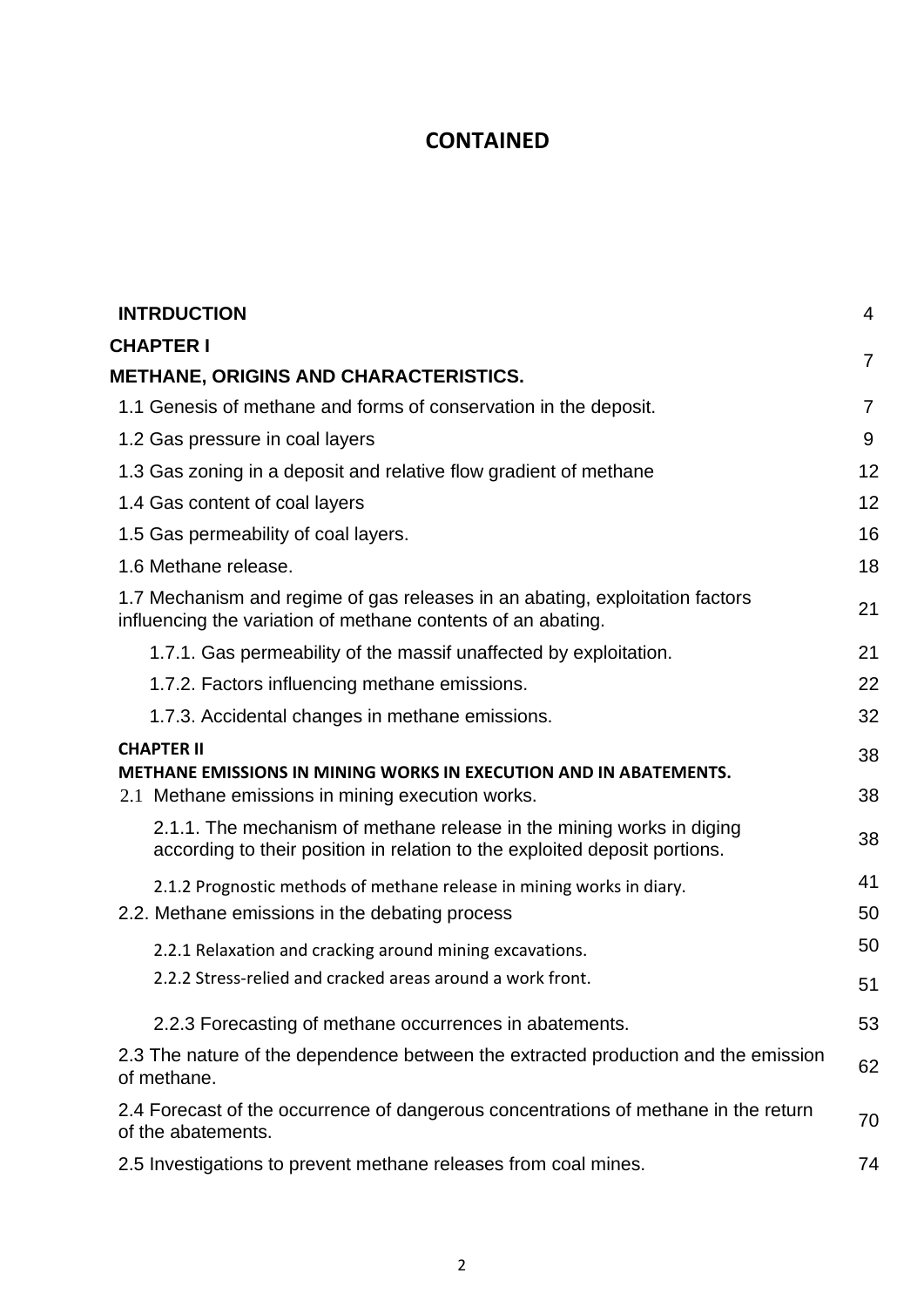| 2.5.1 Rapid recognition of the areas with the danger of methane release in the<br>mine-forwarding works performed mechanized by determining the value of QV30. | 80         |
|----------------------------------------------------------------------------------------------------------------------------------------------------------------|------------|
| 2.5.2 Limit value of QV30 for the danger of methane release in the event of                                                                                    |            |
| tectonic disturbances.                                                                                                                                         | 82         |
| <b>CHAPTER III</b>                                                                                                                                             |            |
| THE REGIME OF METHANE ACCUMULATIONS IN THE EXPLOITED SPACE OF THE FRONTAL<br><b>ABATEMENTS.</b>                                                                | 88         |
| 3.1 Modeling of the phenomenon of methane accumulation in the exploited space                                                                                  | 101        |
| 3.2 The regime of methane emissions in the space exploited.                                                                                                    | 104        |
| 3.2.1 The dimension of the area of influence of the abattle on the surrounding                                                                                 |            |
| massif and the formation in time of this area.                                                                                                                 | 105        |
| 3.2.2 Determination of the porosity and permeability of the rocks in the stress-relieving                                                                      |            |
| areas around the abatements.                                                                                                                                   | 107        |
|                                                                                                                                                                |            |
| 3.2.3 Duration of the degassing process of the close layers.                                                                                                   | 110        |
| 3.2.4 Variation of the gas pressure in the stress-relieving area.<br>3.3. Determination of the emission of gases from nearby strata.                           | 111<br>112 |
| 3.4 Determination of gas releases from neighboring strata using nomograms.                                                                                     | 114        |
| 3.5 The flow of methane through the cracks and crevices in the massif. Methane flow laws.                                                                      |            |
| Solving the system that describes the flow of methane to determine the amount released from                                                                    |            |
| the massif influenced by exploitation through cracks and cracks.                                                                                               | 117        |
|                                                                                                                                                                |            |
| <b>CHAPTER IV</b><br><b>I.T. EQUIPMENT AND SPECIALIZED PROGRAMS FOR SOLVING VENTILATION NETWORKS</b>                                                           | 124        |
| 4.1. Ventsim                                                                                                                                                   | 124        |
| 4.2. MVS - Mine ventilation services                                                                                                                           | 127        |
| 4.2.1. VnetPC                                                                                                                                                  | 127        |
| 4.2.2. MineFire                                                                                                                                                | 127        |
| 4.2.3. DuctSIM                                                                                                                                                 | 127        |
| 4.2.4. Software-ul CLIMSIM                                                                                                                                     | 128        |
| 4.3. Vuma-3D                                                                                                                                                   | 128        |
| 4.4. VentGraph                                                                                                                                                 | 128        |
| 4.5. Out At.                                                                                                                                                   | 130        |
| 4.6.3D-CANVENT                                                                                                                                                 | 131        |
| <b>CHAPTER V</b><br>SOLVING THE AERATION NETWORK RELATED TO THE LIVEZENI MINE WITH THE HELP OF 3D-<br><b>CANVENT</b>                                           | 135        |
| 5.1. Livezeni Mine Aeration System Analysis                                                                                                                    | 135        |
| 5.1.1 Generalities                                                                                                                                             | 135        |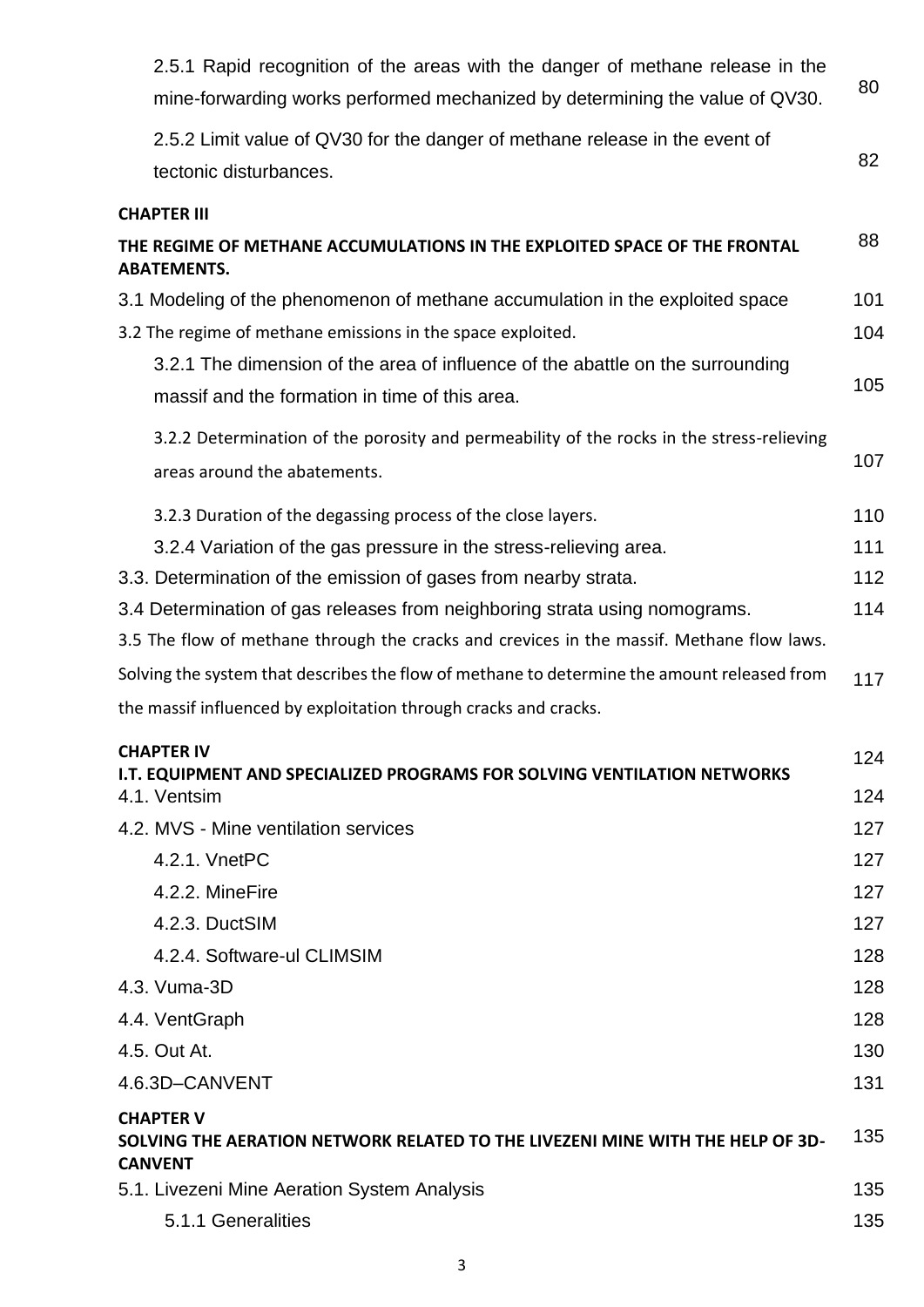| 5.1.2 Distribution of air flows on the aeration circuits                                                            | 135 |
|---------------------------------------------------------------------------------------------------------------------|-----|
| 5.2 Determination of the aerodynamic resistors of the mining works                                                  | 136 |
| 5.3. Elaboration of the scheme of the livezeni mine aeration network                                                | 137 |
| <b>CHAPTER VI</b><br>SOLVING THE AERATION NETWORK RELATED TO THE LIVEZENI MINE WITH THE HELP OF -<br><b>VENTSIM</b> | 148 |
| 6.1. Livezeni Mine Aeration System Analysis                                                                         | 148 |
| 6.1.1 Generalities                                                                                                  | 148 |
| 6.1.2 Distribution of air flows on aeration circuits                                                                | 148 |
| 6.1.3 Breakthroughs of mining works                                                                                 | 151 |
| 6.2. Elaboration of the Livezeni mine aeration scheme                                                               | 152 |
| 6.2.1. VENTSIM Application                                                                                          | 152 |
| 6.2.2. Characteristics of the VENTSIM Application                                                                   | 154 |
| 6.3. Solving the LIVEZENI mine aeration network                                                                     | 154 |
| <b>CHAPTER VII</b><br><b>CONCLUSIONS AND PERSONAL CONTRIBUTIONS</b>                                                 | 163 |
| 12.1 Conclusions                                                                                                    | 163 |
| 12.2 Personal contributions                                                                                         | 168 |
| 12.3 Study boundaries and future research directions                                                                | 170 |
| 12.3.1 Study limits                                                                                                 | 170 |
| 12.3.2 Future research directions                                                                                   | 171 |
| <b>BIBLIOGRAPHY</b>                                                                                                 | 172 |
| <b>ANNEXES</b>                                                                                                      | 181 |
|                                                                                                                     |     |

#### **1. KEYWORDS**

Further, for a better understanding of the following exposure, it is necessary to list some notions specific to the field approached: *methane, coal layer, methane migration, abatements, relative flow, degassing, computer simulation,* 

#### **2. INTRODUCTION**

Mining was the basis for the development of the human society, by providing the base of raw materials and materials necessary for carrying out other activities both horizontally and vertically, from an economic point of view, being the main source of electricity production.

In order to ensure the continuous functioning of the entire electricity production chain, it is necessary to constantly supply the thermal power plants with coal and that is why it is important to prevent the situations of failure that can lead to: loss of human life, material losses, respectively to the immobilization of important coal reserves.

Mining aerage is an extremely sensitive and complex field that encompasses a multitude of disciplines, put in the service of achieving and maintaining the conditions of safety and health at work, in the underground environment.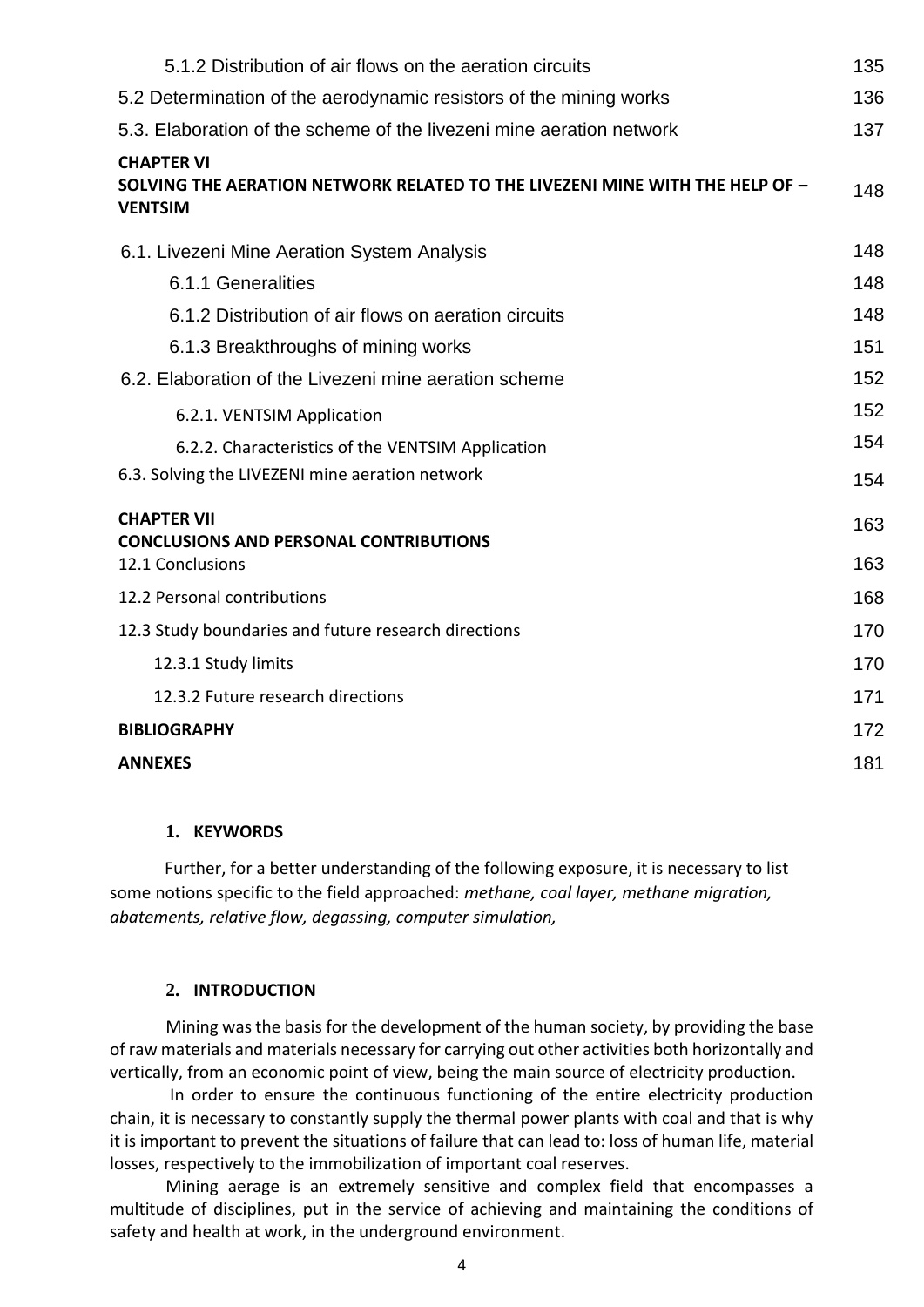The organization of the mining activity must therefore achieve the compatibility between the exploitation techniques, the new techniques of monitoring and surveilling the processes, and the economic and security requirements.

If for centuries, coal mining has been done under the conditions of resigned assumption of the risk caused by the existence of methane gas in the mining atmosphere, recent periods are characterized by research and searches, in order to find the possibilities of reducing and eliminating, the danger posed by explosions and ignitions of methane, with the help of the latest computer-assisted techniques.

All over the world, there are researches, aiming at knowing all the elements related to the forecasting, emergence and prevention of the danger caused by methane gas, these have shown that no price is too high to reward the technical conquests that underlie the dominion and control of the safety of work underground.

All the studies and researches in this thesis aimed at increasing the security and safety of the coal mining activity at the Livezeni Mining Operation.

The degree of civilization of a country is measured today by the care given to ensure optimal working conditions, for the prevention of accidents at work.

As long as coal mining in our country is still of a state of action, special attention is required on the security of underground jobs, security that is given by the good understanding and design of the aeration networks related to these mining exploitations.

In Romania, the exploitation of the superior coal is carried out only in the Jiu Valley Coal Basin, the largest coal deposit in the area with an industrial reserve of over 300 million tons, this activity having a dominant share in the economy of the area.

The Livezeni Mining Operation is located in the eastern part of the basin and has an annual production capacity at the moment of 170,000 tons of coal.

The methane emanations recorded at mine level are determined by the absolute flow rate qa=15.7 m3 CH4/min and the relative flow rate qr=14.0 m3 CH4/tonne.

The exploitation process takes place at two layers levels: layer 3 and layer 13, at different horizons, the present work being oriented on layer 13, horizon 100, area expected to remain in operation in the coming years.

Methane, has been permanently in the attention of scientists and continues to be carefully analyzed for three main reasons, namely:

• this gas is a natural product and frequently occurs in underground mining excavations;

- it is the cause of several catastrophes which have led to the loss of human life;
- from the point of view of flammability, it is an important factor in causing accidents with great technical and social implications.

It is known that when exploiting the layers, behind the abatements due to the movement of the rocks, areas with a large volume of voids are formed, where real methane reservoirs are formed and which, through the technological methods of directing the mining pressure, can be pushed into the space of the abatements.

The pushing of methane into the abatement space causes the sudden increase in the concentrations of methane in these works, the affluence of the methane manifesting itself in the area of the intersections between the abatement and the exhaust manifold of the vitiated air.

From the point of view of the safety of work underground, the problems can be ordered into two categories, dependent on each other, namely aeration in the classical sense on the one hand, and on the other hand, the emissions of methane in all the forms they involve, namely: forecasting, control, combating.

In this context, the development and maintenance of an appropriate aeration, which allows large quantities of fresh air to be circulated to active mining works and which can carry out the dilution of methane with fresh air, up to concentrations 5-10 times lower than the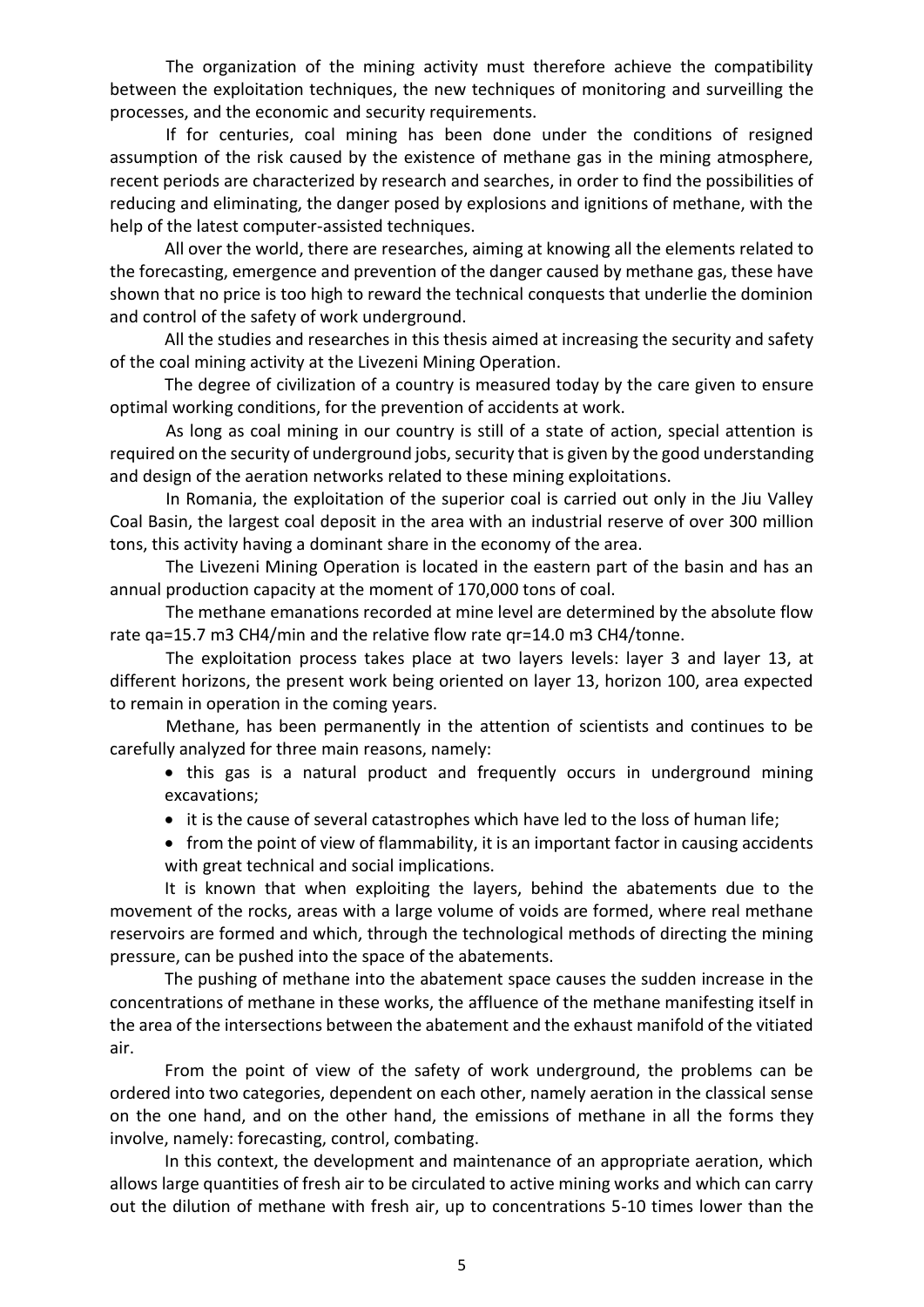lower limit of explosiveness, is the main means of preventing and combating explosions underground.

The field of computerized modeling and simulation of mining aeration networks, using specialized, modern software applications, is unfortunately too little touched and exploited in national engineering practice. Internationally, there exist and are used, in most countries with tradition in underground coal exploitation, dedicated software packages, developed for the design of complex airing networks, computer modeling and simulation of any technically possible situation, throughout the operating cycle of mining operations.

The relevance of the work lies in the advantages of using computer simulation techniques, in the control and management of aeration networks, as follows:

- support in choosing the right technical solutions;

- computer simulations allow the user to test in detail any aspect of a proposed change or any set of scenarios, without consuming any resources in the process;

- exploring the possibilities - once the virtual model is realized, the engineer specialized in ventilation systems, can incorporate in it, any modification and can evaluate and observe the effect of these changes, in some simulations, almost in real time, without the need to alter the real system;

- diagnosing problems and obtaining a perspective on the importance of any component of the system and of the variables that qualitatively and quantitatively influence the functioning of the aeration network, lead to an increase in the level of knowledge and understanding of their effects on the performance of the entire system, especially at the stage of mine design;

- important tool for planning changes in the aeration network.

The computerized operation of a mining unit is a process characterized by a continuous dynamics, throughout its operation, as new work fronts open or old exploited spaces are closed.

Computer simulation techniques, with integrated three-dimensional graphic representation capabilities, possibilities of importing from CAD applications, animated visualization of any detail in the network, etc. are very important features made available to the operator.

Starting from the obvious advantages offered by these specialized software packages, the phd thesis has set itself the following objectives:

- the study of the mechanism and regime of the release of methane in an abatement, the exploitation factors that influence the variation of the methane contents in an abatement

- study of methane emissions in the mining works in execution and in the abatements - general considerations regarding the regime of methane accumulations in the exploited space of the frontal abatements;

- the regime of methane emissions in the exploited space and their possibilities of forecasting

- drainage technologies – capture of gas existing in the coal layer before or during operation

- analysis of the methods, schemes, types and degassing installations used in the coal mines in the Jiu Valley.

- methods to combat methane emissions from the area of the intersections of the abatements with the vitiated exhaust manifold and measures to prevent their ignitions

- generalities regarding mining aeration

- use of IT equipment and specialized programs for solving ventilation networks

- solving the aeration network related to the Livezeni mine - 3D CANVENT

- solving the aeration network afferent to the Livezeni mine – VENTSIM

- simulations performed on the aeration network related to the Livezeni Mining Operation.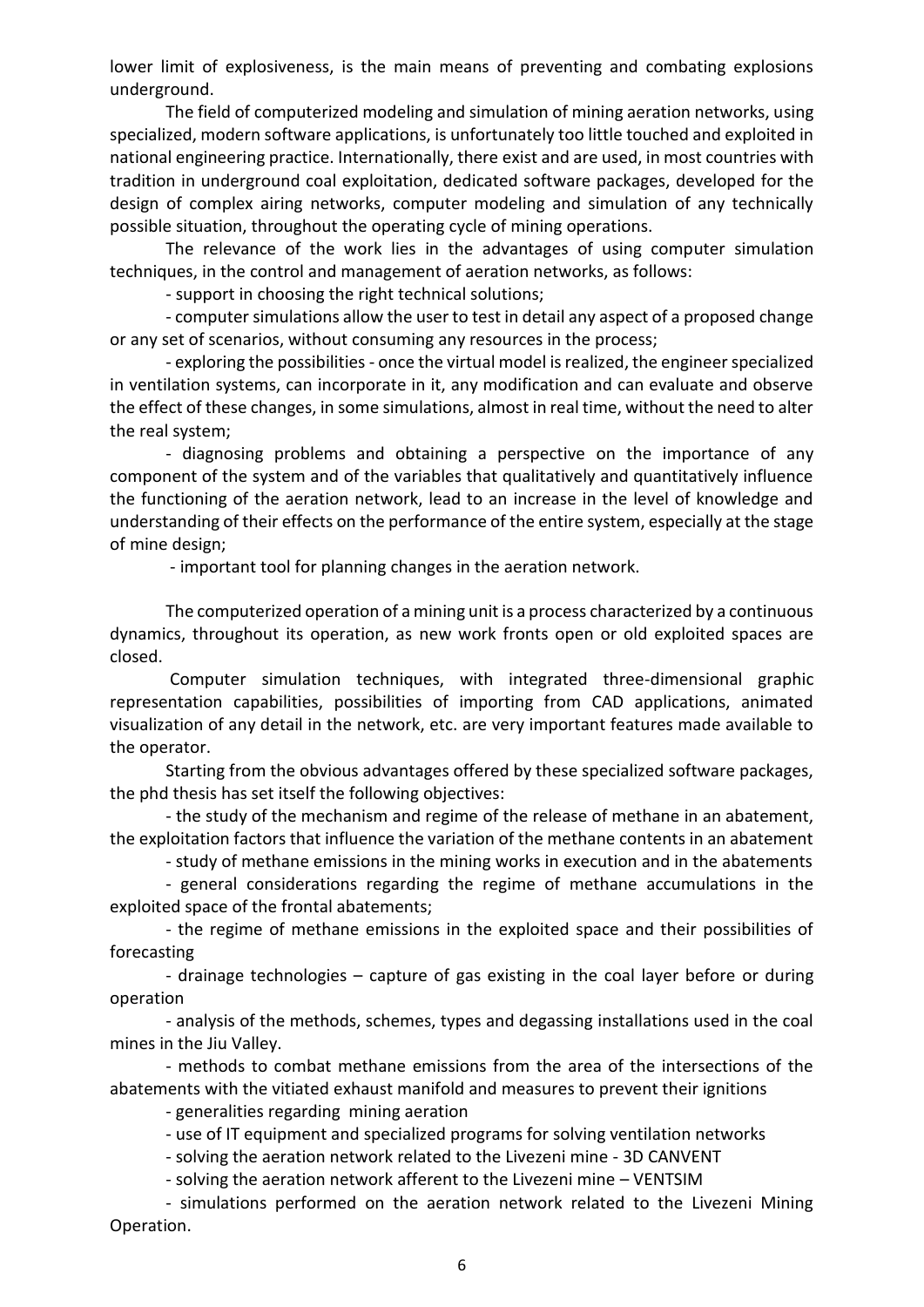According to the project Energy Strategy of Romania 2019-2030, with the perspective of 2050, "the production of lignite and hard coal in Romania depends directly on the national demand for primary energy resources in the electricity generation sector and on the resources/reserves available to Romania. The role of coal in the electricity mix will depend on the competitiveness of the price of the raw material, with a direct influence on the price of the energy produced from this primary energy resource."

*"According to the same document, "the need for coal for the production of electricity and heat will be ensured from the production of vulcan and livezeni mines, completed with the necessary import, until the reconfiguration of the unprofitable thermal power capacities from the coal to another more efficient primary energy resource". Also, the strategy document mentioned above, in 2030 provides for a share of coal-fired power production of about 20% compared to about 26-27% at present," notes the Ministry of Energy.*

[www.replicahd.ro](http://www.replicahd.ro/)

#### **3. THE IMPORTANCE AND NECESSITY OF THE THEME. OBJECTIVES AND STRUCTURE OF THE THESIS**

#### **Objective of the thesis**

The main objective of the thesis was to find original tools and solutions to support specialized personnel in the field of occupational safety and health, and other stakeholders in fulfilling the obligations laid down in the national legislation on the prevention of explosion risk.

The intended result is to identify , on the basis of the studies carried out , the difficulties and problems that lead to the risk of explosion, in underground coal exploitations, and the consequent solution of the problems through forecasting and computer simulation.

#### **Specific objectives**

After the in-depth study of the ways of methane release both from the exploitation spaces and from the coal massif affected during the exploitation, studying the evolution of the concentrations based on real measurements during coal exploitation, we continued with the transposition of the geodetic data of E.M.Livezeni, carrying out the computerized modeling of the mining exploitation.

We used the 3D CANVENT program to model and solve the livezeni mine's aeration network in the initial phase. We also used the specialized program Ventsim Visual Advanced for modeling and solving the complex aeration network related to the Livezeni mine, at the present stage.

#### **Thesis structure**

The doctoral thesis begins with an introductory part dedicated to exposing the importance, purpose and objectives of the research. The basic body is structured in seven chapters for the presentation of the scientific approach and three annexes, totaling 186 pages,

Each chapter has an appreciable dimension, adequate graphical and logical presentation, and the entire work is supported by inserting 128 figures and 29 tables, as well as a list of 91 bibliographic references cited in the work.

Within the work are presented synthetically and systematically the author's researches, representing the results of the documentation efforts, the results of the experiments performed, the analysis approach and the interpretation of the data obtained from the measurements.

The doctoral thesis is conceived as a unitary whole based on case studies and ends with the methods of surveillance and control of the explosive atmosphere in the underground.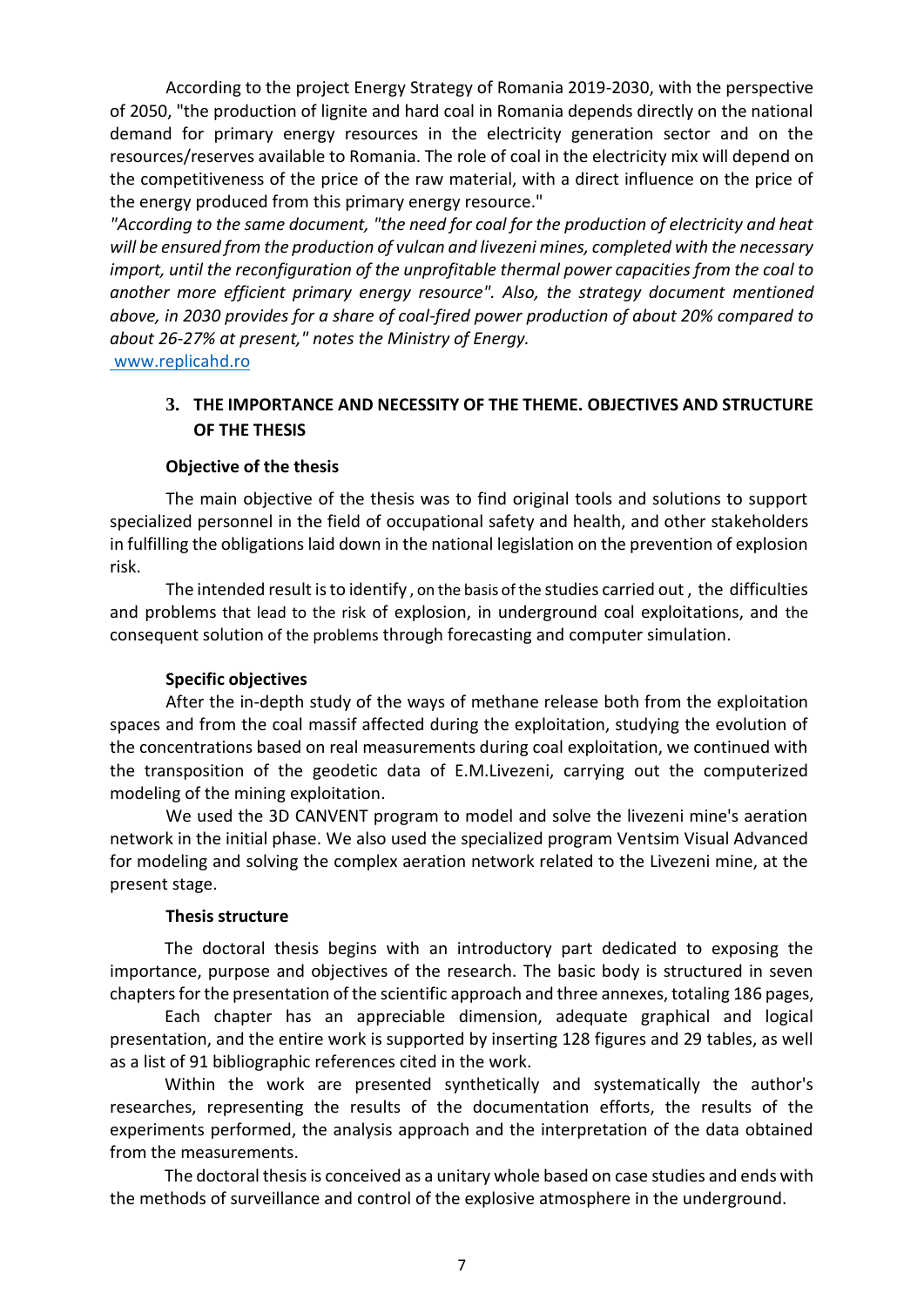In **chapter I** entitled "METHANE, ORIGINS AND CHARACTERISTICS" highlights a documented presentation on the release of methane in coal mines, especially those in the Jiu Valley, with special attention being paid to the determination of the gas content of the deposit and the methods of measuring the gas releases.

Researches carried out worldwide have shown that a high share in the total balance of methane of the abatements is methane coming from the exploited space. The migration of methane from the exploited space to the abatement is determined by several factors, the most important of which are the control of the mining pressure, the circulation of the air through the exploited space, the pressure difference created by the variation of the air through the mining works related to the abatement, which describes a complex phenomenon.

**In chapter II** entitled "METHANE EMISSIONS IN MINING WORKS IN EXECUTION AND IN ABATEMENTS " various methods of forecasting of methane releases in mining works in diging were studied. The methane emissions have been studied in detail on concrete cases the variation of the methane concentrations and the danger that methane can present in the exploited space of the frontal abatements, which in conjunction with the modification of the oxygen concentration, the speed of movement of the gas flow and the interaction of coal and rock with the mixture of gases that achieves a heat and mass transfer in the exploited space, they can lead to catastrophes with serious consequences.

All possible influences of methane release were taken into account, such as the density and cracking of the mass in the vicinity of the mining works in operation, the resistance to flow of methane in the crack system as well as the speed of release limited by the coal desorption kinetics.

An important issue is knowing the momentary value of methane content at all points of the abatement aeration circuit. Studies have been made for forecasts of short or medium durations, as well as for non-working periods of emissions at the level of the abatements.

The dependence between the production of extracted coal and the methane emanations was also studied on concrete cases, this study was reduced to establishing the average daily, monthly value of the extracted production and of the absolute flow of methane for one year respectively. Displacement of the envelope of covering rocks, such as accidental factors, can cause high methane emissions, thus eliminating the influence of production.

The verification of the dependence between the methane emission and the variation of the air flow was performed based on the analysis of the results in the case of gradual obturation of the return manifold of the abatement air, the value of the air flow gradually decreasing. Consequently, the variation in the air flow should be regarded as an important factor acting on the emission of methane, which must be taken into account when changing the aeration circuits and thus the quantities of air circulated in the mine.

The prognosis of dangerous methane concentrations is very important for the prevention of events with extremely serious consequences in the case of accumulations of methane in the explosiveness range between 4% and 16%.

In order to recognize as quickly as possible the anomalies in the methane emissions during the beginning of the exploitation of the fronts in coal, it was proposed a parameter defined as the relatively accumulated content (gas production), which is calculated as a coefficient of the absolute methane content that is added daily to the daily added production.

Also, in order to recognize as quickly as possible the layer areas exposed to methane releases in the mechanized training works, researchers in Germany have developed a new method with the help of the computer. The method consists in determining the quasi-value of V30 (QV30) on the basis of the volumes of methane additionally released during cutting operations and the mass of coal cut.

**In chapter III** entitled "REGIME OF ACCUMULATIONS OF METHANE IN THE EXPLOITED SPACE OF THE FRONTAL ABATEMENTS" Following the researches carried out, it was pointed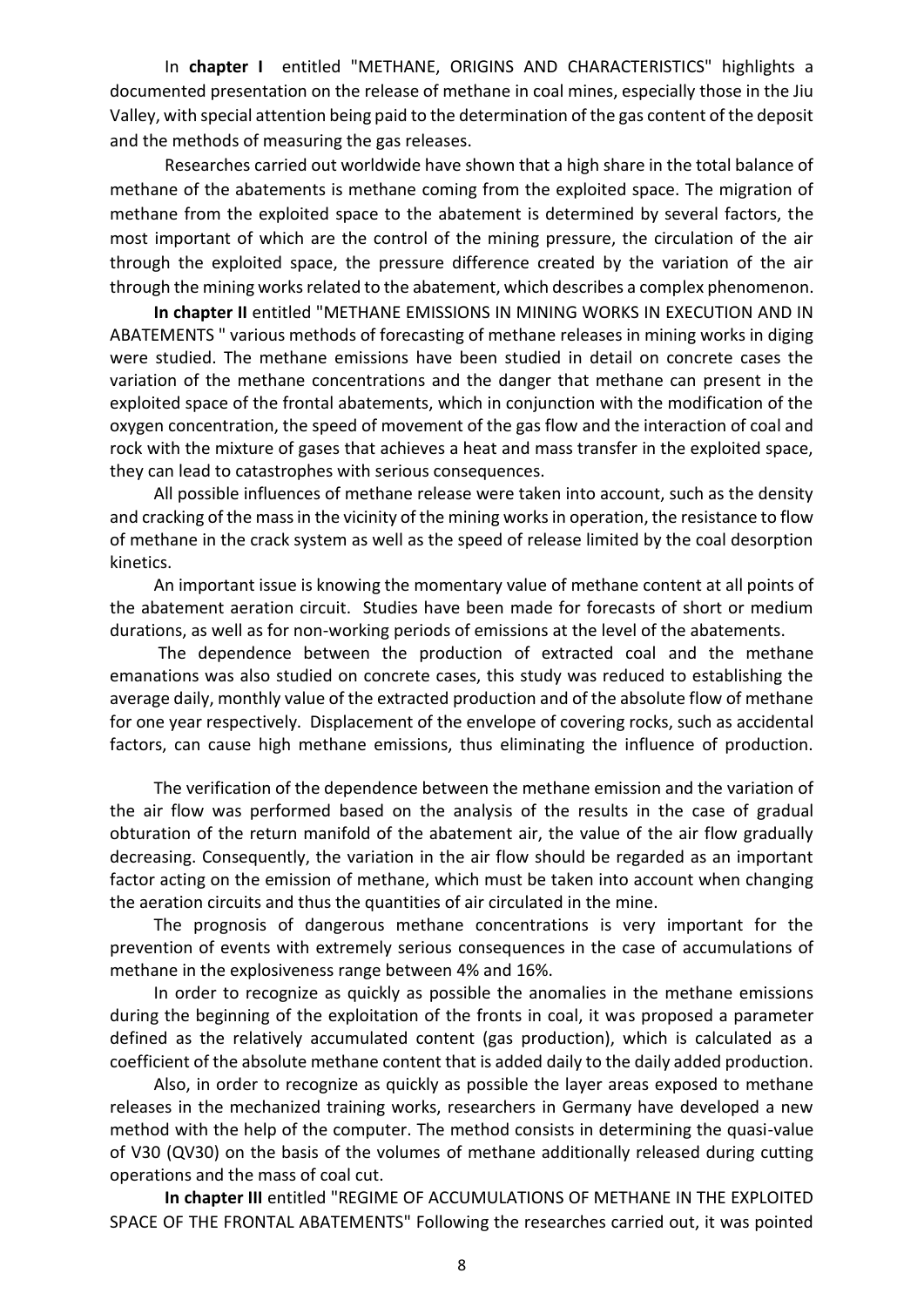out that, in the method of exploitation with long poles on the direction in retreat, the exploited space has a lower share in the total methane balance of the abatement than in the case of the exploitation method with a long front in advance.

The researches carried out worldwide have shown that a high share in the total balance of methane of the abatements is represented by the methane coming from the exploited space;

The migration of methane from the exploited space to the abatement is determined by several factors, among which the most important are the control of the mining pressure, the circulation of the air through the exploited space, the pressure difference created by the variation of the air through the mining works related to the abatement, which describes a complex phenomenon;

The measurements made at the Livezeni mine revealed methane concentrations of 31.6% near the head gallery, decreasing towards the central area to 10.8% and 0.2 – 3.3% vol. respectively;

The values of the methane concentrations measured in the exploited space were influenced by the multitude of factors, among which Imention: thecurtcircuits of air throughthe exploitedspace, theinclination of the layer, thegassing of the exploited space.

The results of the measurements were processed on a computer, taking into consideration , for the most correct description of the process of accumulation of methane in the exploited space , four types of functions:

$$
y = ax2 + bx + c
$$
  
\n
$$
y = ax3 + bx2 + cx + d
$$
  
\n
$$
y = axb
$$
  
\n
$$
y = a \cdot (x + 1)b \cdot ec \cdot x
$$

The analysis of the results of the measurements carried out in order to establish the methane accumulation regime in the exploited space, as well as the processing of the results revealed that with the advancement of the abbatement on the direction, the concentrations of methane increase slowly to a maximum value, after which a slight downward trend is observed up to a distance of about 80-100 m, after which an increase in the concentrations of methane is observed;

The maintenance, respectively the slight tendency to decrease the concentrations of methane accumulated in the exploited space is explained by the circulation of air that existed through the exploited space due to its permeability.

The air circulation through the exploited space is possible due to the fact that the subsidence process of the rocks ends, according to the data after about 80– 100 m, flowmetric measurements showing that an air flow between  $60 - 120$  m<sup>3</sup>/ min penetrates the exploited space;

The higher methane concentrations of the abatement are measured in the area of the intersection between the manifold of the evacuation of the air from the abatement and the abatement, which is due to the fact that in addition to the methane coming from the coal layer in operation in this area, the methane driven by the air circulation through the exploited space also reaches the major contribution to the increase of the methane concentrations; Following the data processing, as well as the calculation of the correlation coefficient "R"

between the methane concentration, the distance between the measurement points and the abbot resulted that the process of accumulation of methane in the exploited space is most correctly described by the function:

 $y = a(x+1)^2 \cdot e^{cx}$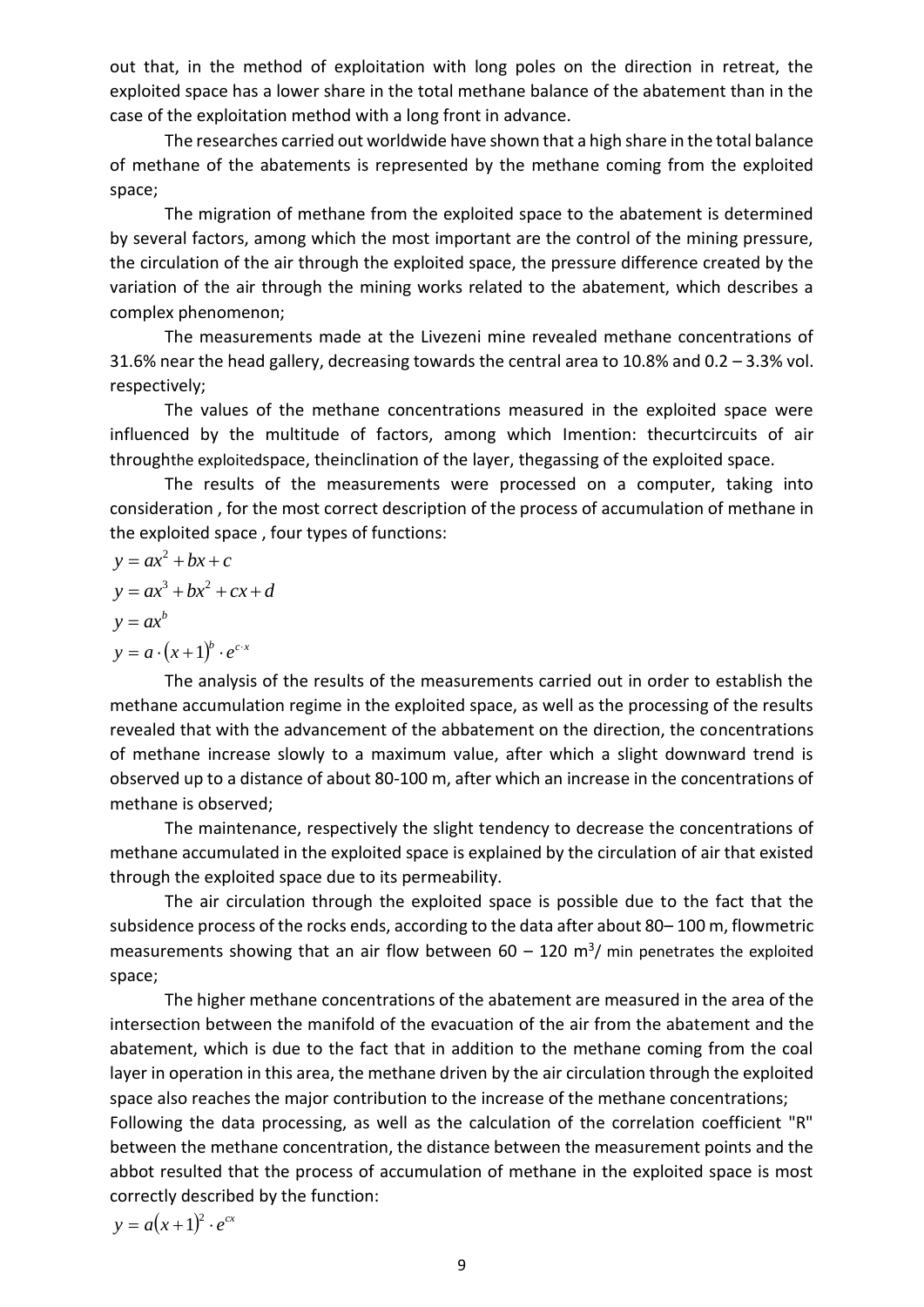As a result of the multitude of factors that influence the regime of methane accumulations in the exploited space, it is not yet possible to establish precisely a law of accumulation of methane from the exploited space.

In order to ease the researches and to catch several variable factors, we will try to reshap the whole problem of the accumulations of methane in the exploited space and to combat them on a toretic model by trying to apply the theory of similarity in the study of methane accumulations in the exploited space.

The physical (theoretical) model under study refers to an abatement field with a front length of 80 m, which advanced in the direction of 100-150 m, a distance that is sufficient to establish the regime of accumulation of methane in the exploited space. Within the model, the height of the area of influence of the abatment was approximated to 30 m, a distance at which it was considered the existence of an accompanying layer that would enter the area of influence of the abating and would release methane at a certain overpressure.

The sources of origin of the methane that accumulates in the exploited space are: the coal that remains accidentally or willfully in the exploited space; the surrounding gas-bearing rocks and the exploitable or unexploitable coal layers that are located in the area of influence of the abatement.

In order to determine the volume of gas releases from the nearby (accompanying) layers, it is necessary to study and know the following parameters:

- The dimensions of the area of influence of the abating on the surrounding massif and the formation in time of this area;
- **The character of the change in the initial pressure of the gas in a close layer, from the** initial pressure to the final remaining one;
- The duration of the degassing process of the near layer that is depending on its position, the permeability and porosity of the filter area;
- The value of the initial and remaining pressure of the gas in the near layer.

**In Chapter IV** entitled "I.T. EQUIPMENT AND SPECIALIZED PROGRAMS FOR SOLVING VENTILATION NETWORKS"

Simulation of mining networks have become widespread in the mining industry. There are a number of computer programs for the analysis of ventilation networks that are currently used to design, analyze, and operate ventilation systems. Most of these ventilation programs have a graphical representation of the ventilation network and the related amounts, such as head losses in the branches, fan characteristics, heat transfer calculation, natural ventilation

**In Chapter V** entitled ,, SOLVING THE AERATION NETWORK RELATED TO THE LIVEZENI MINE WITH THE HELP OF 3D-CANVENT "

Since the modeling and simulation program allows the option of viewing the network in a three- and two-dimensional system, for the representation of the aeration network of the Livezeni mine presented in the drawings no. 5.1 5.4, the coordinates of each node were taken from the topographic maps related to each horizon, maps provided by the specialized service within the mining unit.+

A number of 201 nodes were entered, the coordinates of each node representing the*"input data"*presented in Table 5.1. /105/, /106/,107/.

After the introduction of these nodes, the next operation was to link the nodes to each other by branching. The numbering of the nodes was made according to the direction of air circulation, from the surface (introduction of air underground) to the main ventilation station (evacuation of the vitiated air).

This resulted in 267 ramifications,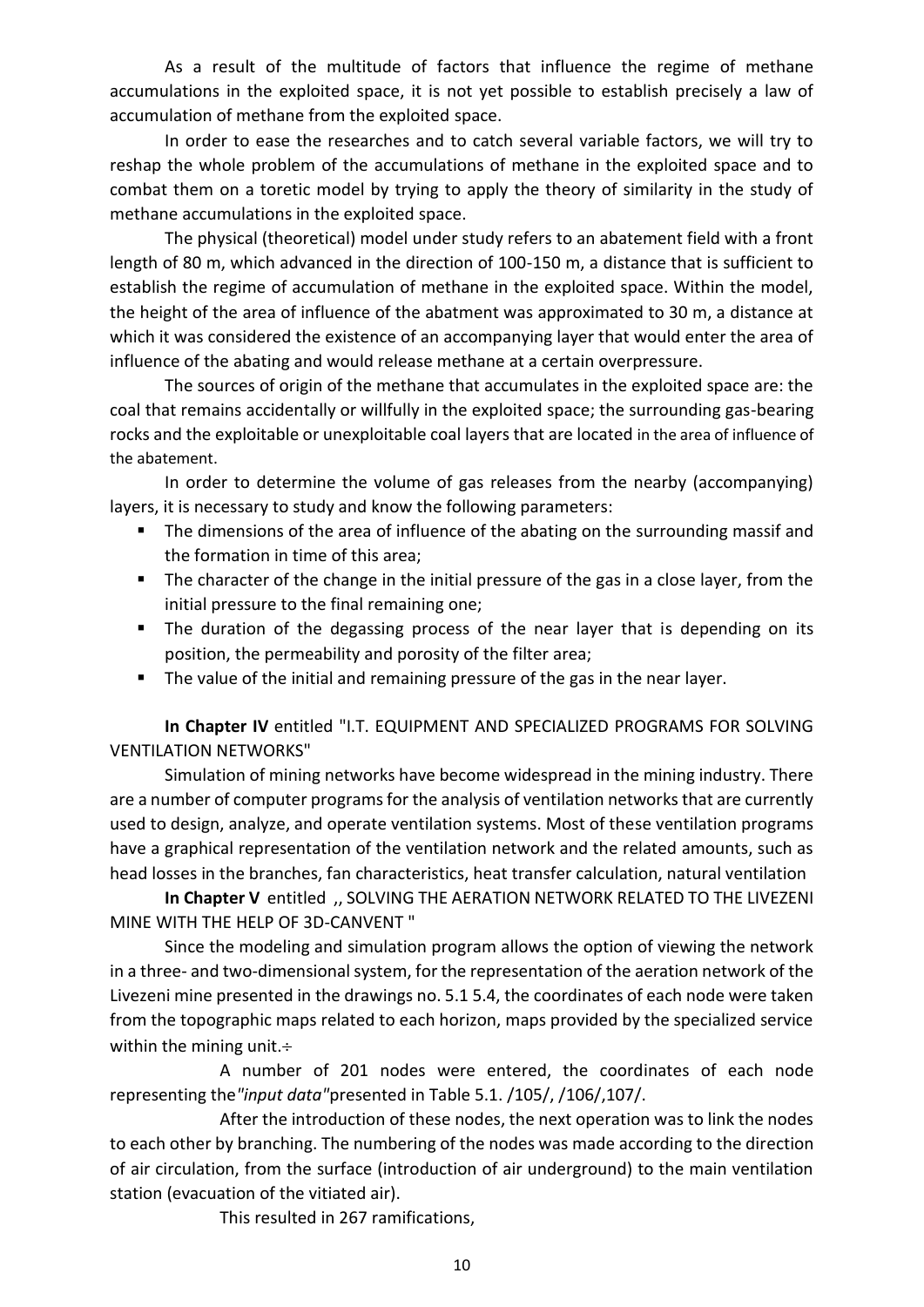**In chapter VI** entitled "SOLVING THE AERATION NETWORK RELATED TO THE LIVEZENI MINE WITH THE HELP OF – VENTSIM"

After modeling the aeration network in 3D Solid system, the specific technical data are introduced for each branch, namely the profile and shape of the mining works and of the aeration constructions. The next stage was to introduce the aerodynamic parameters specific to each branch.

After going through the steps presented above, the ventilation network is balanced and solved, after which the animation is activated both for the air currents specific to each branch and for the fans related to the main air station. In this phase, the information specific to each branch is available, respectively the modeled and solved network is prepared for carrying out any necessary simulations.

In Chapter VII entitled ,, CONCLUSIONS AND PERSONAL CONTRIBUTIONS"

- $\triangleright$  The methane gas that accompanies the coal deposits, was formed as a product, in the successive stages of the anaerobic transformation process of the plant material, into coal, at high temperatures and pressures, during the in-carbonification process, without the intake of oxygen from the outside.
- $\triangleright$  The amount of methane that is formed depends on the composition of the material subjected to metamorphism and the conditions under which this process was carried out, especially temperature and pressure. Methane in coals and rocks is stored in two forms, namely: in the form of free gas, and in the form of bound gas.
	- $\circ$  The pressure of the methane gas contained in the coal massif is one of the main factors that determine the methane content of the layer, the influx of gases in the mine and the dynamics of the emissions.
	- o The storage capacity of methane in a deposit is the volume of gas, which under certain conditions can be retained by the unit of mass of that layer.
- $\triangleright$  In the virgin massif, methane gas is found quartered in the free state and sipped, in the system of open pores, the system of voids and cracks, which communicate with each other, the gas pressure is constant if the massif is not under the influence of mining works.
- $\triangleright$  When the mining works are excavated, the balance in the massif breaks, creating a decrease in the gas pressure and as a result, in the direction of the mining works, a migration of free gas takes place.
- $\triangleright$  The main factors of influence of methane emissions that are taken into account at the level of an abatement, are: air flow, production, front length, speed of advancement, way of deviating, pressure routing mode.
	- o Knowledge of the flow and intensity of methane emissions, it is necessary to judiciously choose the technologies for the execution of mining works and to identify the most effective means of fighting against dangerous accumulations of methane.
	- $\circ$  For the elaboration of the forecasting relationships of their release of methane in the mining works in diging, the main sources of degassing of the methane are based and the contribution of each of these sources is analytically expressed.
- $\triangleright$  The emissions of methane at the level of an abatement, respectively the characteristics and degree of cracking around it, depend only on the distance and position of the area relative to the excavation, on its shape and dimensions, on the initial field of the stresses but also on the thickness and nature of the layers.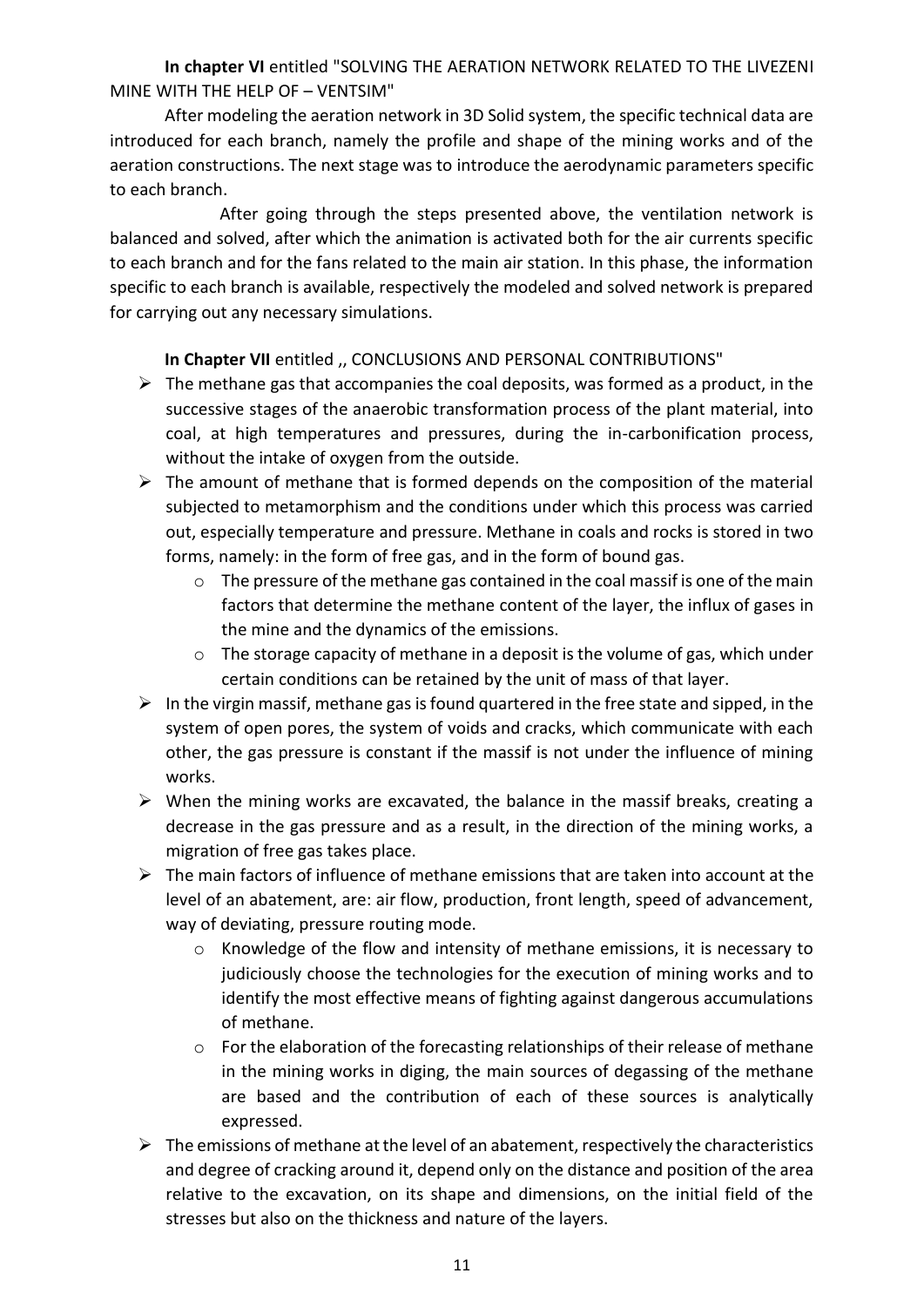- ➢ During the exploitation of coal layers, the gas stored in cracks at high pressures will migrate to the areas of low pressure (the area of the abatements and the exploited spaces), the resulting pressure drop, producing the phenomenon of desorption that occurs as long as the pressure of the gas in the coal is higher than the atmospheric pressure, or until the recompression of the rocks causes the cracks to close.
- $\triangleright$  Due to the fact that the change in production involves disturbances in the technological process, the dependence between the emission of the methane quantity and the amount of coal extracted comes down to establishing the average daily, monthly, value of the extracted production, and of the absolute flow of methane for one year, respectively.
- $\triangleright$  The individual knowledge of the factors that influence the emission of methane is the important element that can contribute to the adoption of the most judicious solutions in the field of work safety, but the major desideratum is to know their simultaneous action in perspective.
- $\triangleright$  The most important aspects regarding the research activity of methane releases carried out in recent years are: the fastest possible recognition of methane emission anomalies, the degassing of the layers in operation through drilling holes, the development of a method for a faster recognition of the areas at risk of metal release.
- $\triangleright$  The release of methane into an abatement field is a complex phenomenon that depends on a multitude of natural, geological and exploitation factors, and which comes from the following sources: coal preparation mining works, the debating front, coal cut and transported from the abatement, the exploited space.
- $\triangleright$  a high share in the total methane balance of the abatements is represented by the methane gas coming from the exploited space. The migration of methane from the exploited space to the abatement is determined by several factors, the most important of which are: the pressure control, the circulating of the air through the exploited space, the pressure difference created at the level of the exploited space.
- ➢ Measurements taken at the Livezeni mine, at the level of the exploited space, revealed methane concentrations of 31,6 % Vol. near the head manifold, decreasing towards the central area to 10,8 % Vol and 0,2÷3 % Vol. respectively.
- $\triangleright$  The values of the methane concentrations measured at the level of the exploited space were influenced by the following factors: air loss through the exploited space, inclination of the layer, degassing of the exploited space, etc.
- $\triangleright$  In the spaces of the abatements, when exploiting the coal layers, due to the displacement of the rocks, areas with voids are formed in which methane accumulates. Over time the rocks are subjected to the phenomenon of subside, and both the volume of voids and the gas permeability of the exploited space decreases.
- $\triangleright$  The sources of origin of the methane that accumulates in the exploited space are: the coal left in the exploited space, the surrounding gas-carrying rocks, respectively the exploitable or unexploitable coal layers that are in the area of influence of the abatement.
- $\triangleright$  For a good knowledge of the methane emissions at the level of the exploited space, it is necessary to know the size of the area of influence of the abatement on the surrounding massif, the value of the porosities and permeability of the rocks in the stress-relieving areas, the duration of the degassing process of the close layers, respectively the variation of the gas pressure in the stress relief zone.
- $\triangleright$  The degassing of methane in the exploited space is a complex phenomenon, which manifests itself after the appearance of cracks, in the massif due to exploitation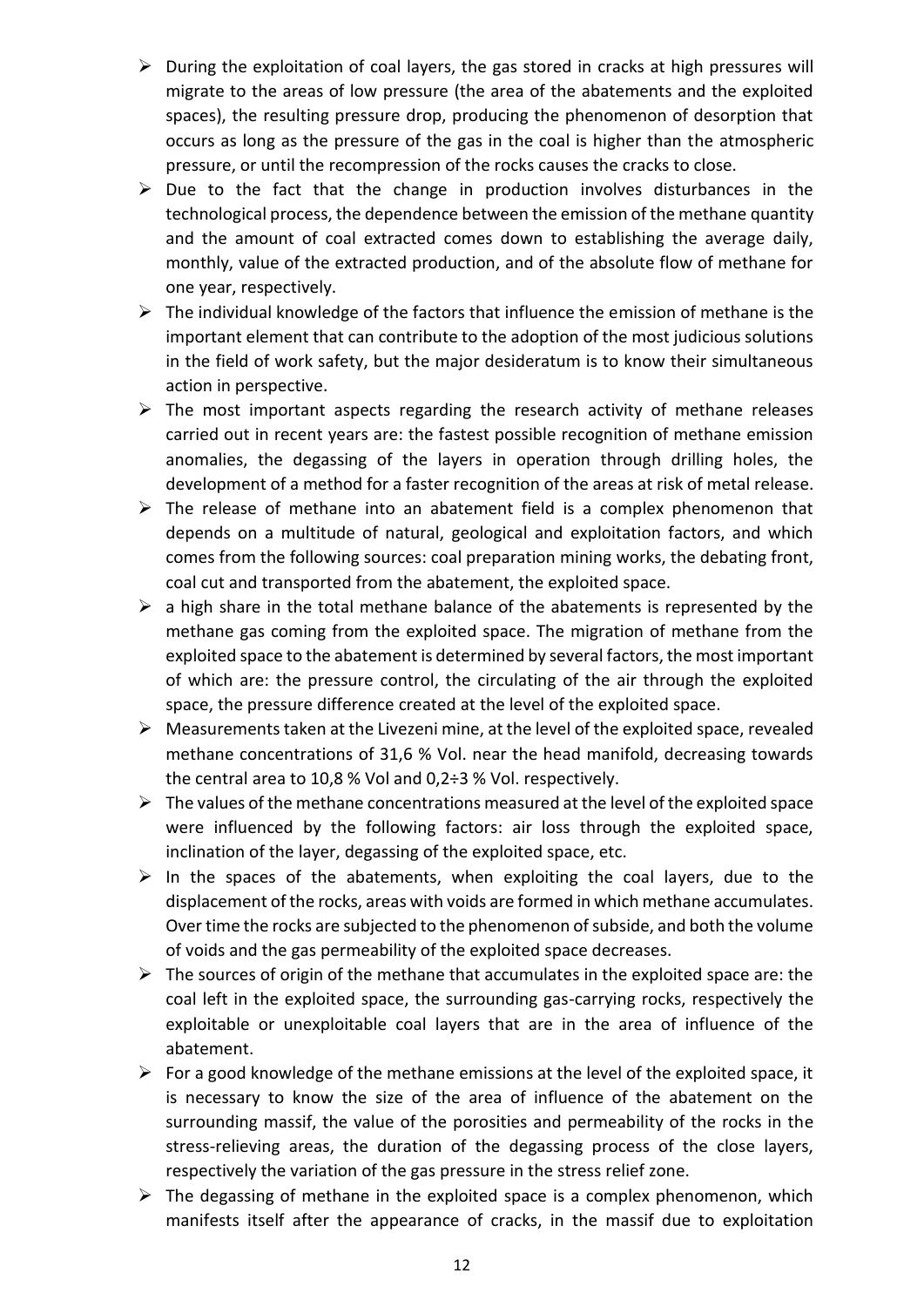influences when a pressure gradient (difference) occurs, which generates the migration of methane to the exploited space where the depression is less than the pressure of the gas from the surrounding rocks and nearby strata.

- $\triangleright$  The mass transfer inside the massif is a spatial and non-stationary process, the flow of methane through cracks and voids, is a flow with mass exchange between the massive and its voids.
- $\triangleright$  The reduction of the Methane flows that will penetrate the aeration circuits during the coal exploitation period can be achieved by applying the technologies of prior degassing. Given that permeability and the rate of desorption are reduced, the drainage of methane gas must be started long before the start of exploitation.
- $\triangleright$  Depending on the provenance and the way of extracting the methane gas, associated with coal deposits, it can be classified as follows: methane gas from virgin deposits, methane gas from active mines, methane gas from abandoned mines, respectively methane gas from the general aeration current.
- $\triangleright$  The general aeration comprises the entire network of active mining works, which are subject to a depression, exercised by the active main fan, located on the surface within the main aeration station.
- $\triangleright$  At the international level there are several specialized programs used for the analysis of ventilation networks, for the purpose of design, financial and prospective analysis and the operation of ventilation systems.
- ➢ Specialized programs, known for modeling and solving complex ventilation networks, are of the following types: Ventsim, MVS, VenetPC, MineFire, DuctSIM, CLIMSIM, Vuma-3D, VentGraph, VentPri and 3D-CANVENT.
- ➢ The Livezeni Mining Operation currently has two independent ventilation systems, namely the P.A.2 Main Fan Station and the P.A. East Fan Station.
- $\triangleright$  For modeling and solving in the initial phase of the aeration network related to Livezeni mines, the 3D-CANVENT program was used.
- $\triangleright$  For the modeling of the aeration network, 201 knots and 267 branches were used.
- ➢ Following the resolution of the aeration network under the action of the main ventilation installations, a flow rate of 53.89 m3/s or 3233.4 m3/min was circulated.
- $\triangleright$  The air flow achieved at the level of the main fans was 70.89 m3/s or 4253, m3/min.
- $\triangleright$  The short-circuited air flow with the surface at the level of the main ventilation system P.A. East was 10.28 m3/s or 616.8 m3/minute and at the level of the main ventilation system P.A.2 was 6.72 m3/s i.e. 403.2 m3/minute.
- $\triangleright$  For modeling and solving the aeration network in the current conditions of the Livezeni mine, the specialized Ventsim program was used.
- $\triangleright$  For the modeling of the aeration network related to E.M. Livezeni at the current stage, two abatement circuits have been eliminated and 7 circuits have been introduced, respectively new mining works.
- $\triangleright$  For solving the aeration network of E.M. Livezeni at the present stage, a number of 218 knots and 280 branches were used.
- ➢ Under the action of the main ventilation installations PA East and PA2, an air flow of 57.6 m3/s or 3456 m3/minute was circulated at the level of the ventilation network.
- $\triangleright$  The air flow rate achieved at the level of the main fans was 74.8 m3/s or 4,488 m3/minute.
- $\triangleright$  The short-circuited air flow with the surface at the level of the main ventilation station PA East was 10.3 m3/s or 618 m3/minute, and at the level of the main ventilation station PA2 it was 6.8 m3/s or 408 m3/minute.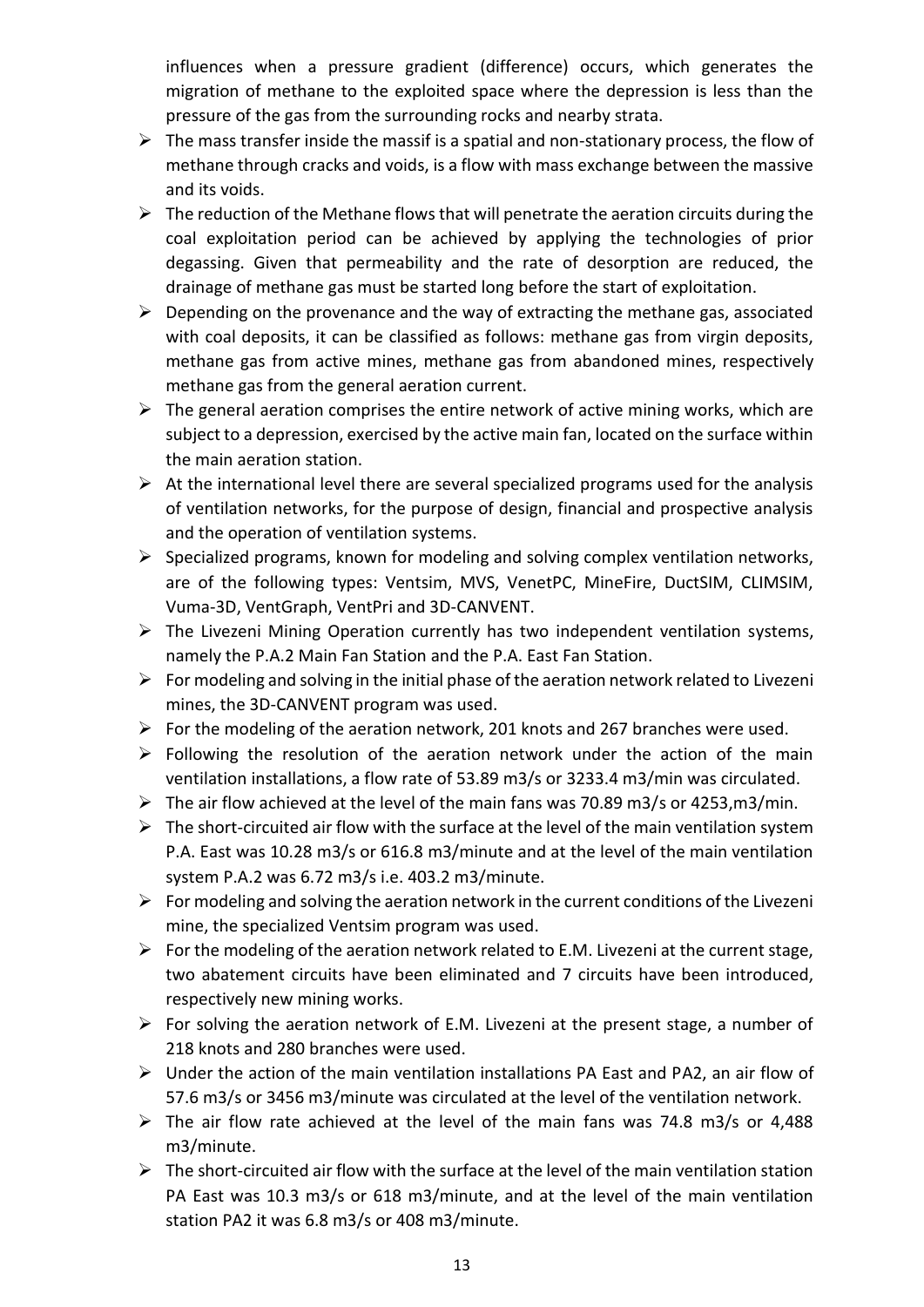#### PERSONAL CONTRIBUTIONS

In this phd thesis we have described original tools and solutions to support the specialized personnel in the field of occupational safety and health, and other factors interested in fulfilling the obligations provided for in the national legislation on the prevention of explosion risk.

I believe that the theoretical part, the methodological part and the applicative part, which I developed during the doctoral internship, rendered synthetically below, represent original contributions, in the field of research aimed at, prevention and control of potentially explosive atmospheres.

Personal contributions in the mentioned field include both theoretical and practical aspects.

From the point of view of bibliographic research and analysis of the current stage of the approached topic, we have made an analysis of the migration mode, respectively of the accumulation mode, of the methane gas at the level of the underground mining works and of the exploited space, starting from the fact that the accumulation of metal in the active mining works increases the risk of occurrence of explosion phenomena, we analyzed and deepened the capture, dilution and ventilation systems, in order to reduce the concentrations of methane at the level of active mining works, below the maximum permissible concentration.

From the point of view of the research objectives, we have identified on the basis of the studies carried out the difficulties and problems that lead to the risk of explosion, within the underground exploitations of coal, and we have accordingly established the research objectives within the framework of this thesis.

We have detected the specific objectives and we have clearly established the directions of action for the achievement of the mediator objectives circumcised to the topic of the work, based on carefully selected principles.

We used the 3D CANVENT program to model and solve the livezeni mine's aeration network in the initial phase. We have also used the specialized Ventsim program for modeling and solving the complex aeration network related to the Livezeni mine, at the present stage.

From the point of view of the theoretical research, in order to establish the mode of formation, respectively the release regime of the methane, we analyzed and deepened: the genesis of the methane, the pressure of the gases in the coal layers, the gradient of the relative methane flow, the gas content and the permeability of the coal layers, the forms of release of the methane, as well as, in particular, the mechanism and regime of the gas releases in an abatement.

We helped establish methane emissions in mining work, focusing on the mechanism of methane release, respectively the methods of forecasting methane releases.

We also analyzed the emissions of methane at the level of an abata,j with regard to: the cracking of the massif around the mining works, the areas de-stressed and cracked around a work front, as well as the forecasting of the occurrences of methane from the abatement. At the same time, we analyzed and studied the dependence between the extracted production and the emission of methane, the methods of forecasting the release of methane, as well as, in particular, the forecast of dangerous occurrences of methane in the return of the abatements.

Regarding the regime of methane accumulations, at the level of the exploited space, we conducted a case study at the level of the front abatement Pan 3-4 str.3, Bl VI-A, from E.M. Livezeni, with the help of measurements made in the exploited space.

Regarding the establishment of the methane emission regime at the level of the exploited space, we analyzed and thoroughly, the size of the area of influence of the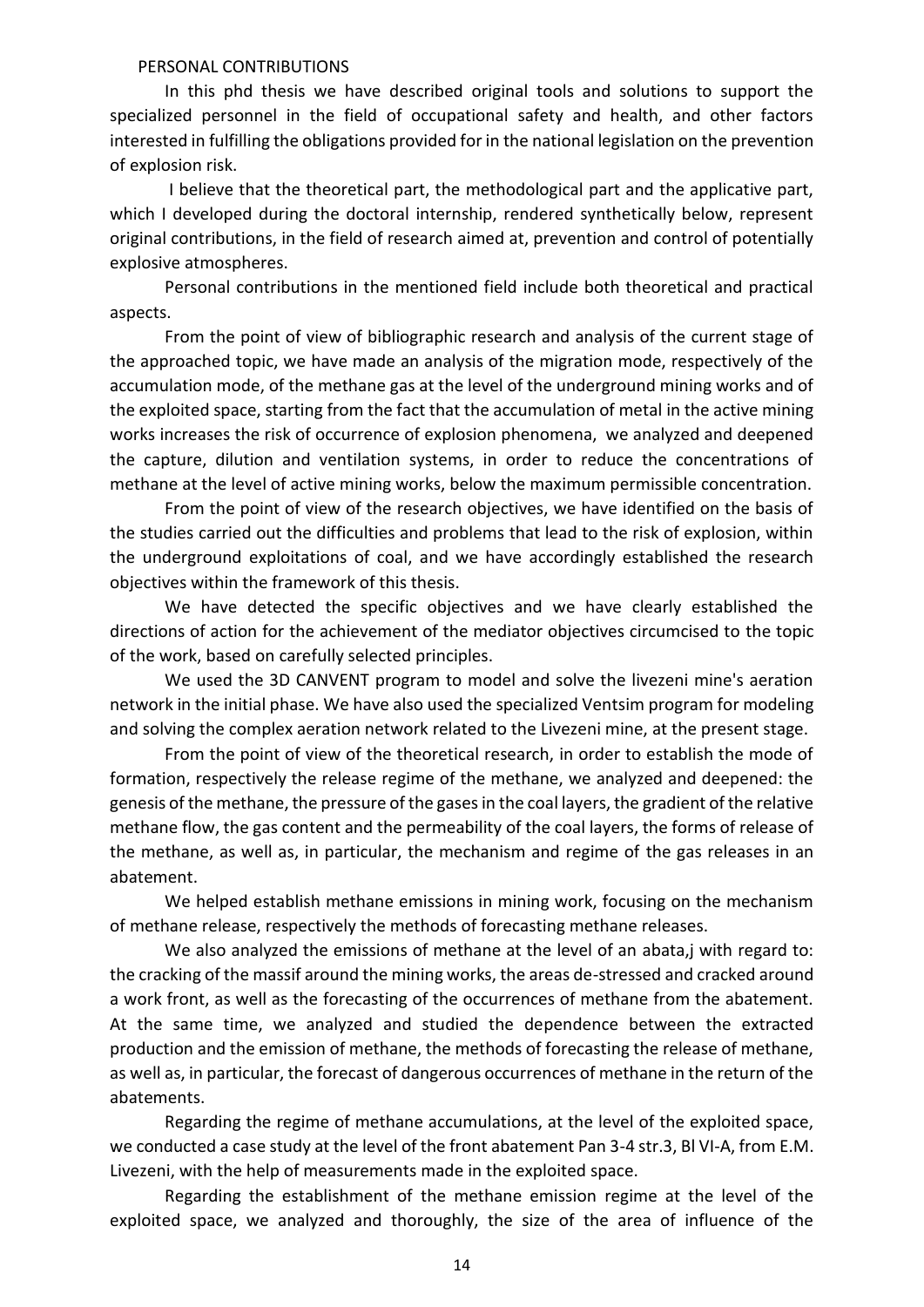abatement, the porosity and permeability of the rocks, the degassing process of the close layers, respectively the gas pressure in the stress relief zone. We also analyzed the gas emissions from the nearby layers, respectively the flow of methane through the cracks and crevices in the massif.

In order to achieve an efficient ventilation, at the level of the underground mining works network, we studied the specialized programs used to solve the ventilation networks, among which we mention: Ventsim, VentGraph, 3D-CANVENT, e t c.

To ensure the air flows at the level of each branch related to the Aeration Network of E.M. Livezeni, we used the 3D-CANVENT program, for modeling and solving the aeration network in the initial stage. We also used the Ventsim program to solve the air network related to the Livezeni mine, at the present stage.

From the point of view of practical and applicative contributions, in order to illustrate the way of applying in practice the monitoring of gas releases at the level of the exploited space, we have carried out a case study, based on the measurements made at the level of the frontal abating Pan. 3-4, str.3, block VI-A, from E.M. Livezeni, in order to view, respectively, to obtain the optimal flow circulated, at the level of the aeration network.

We performed the modeling, solving and optimization of the aeration network related to the Livezeni mine, in the initial phase with the help of the 3D-CANVENT program.

In order to ensure the applicative character, respectively the verification of the air flows circulated at the level of the aeration network, we have carried out the modeling, solving and optimization of the E.M. Livezeni air network, at the present stage, with the help of the specialized Ventsim program.

From the point of view of the dissemination of the results, during the doctoral period, and of the preliminary documentations carried out, we have published as the first author and co-author several scientific papers, published in specialized journals indexed to BDI, respectively in the volumes of international scientific events.

#### STUDY LIMITS

The ubiquity of uncertainties regarding the knowledge and reliability of the data used, the measures to be taken to limit the consequences, or minimize the probability of materialization, the degree of subjectivity of the assessments, make it particularly difficult, in the opinion of experts, to precisely formalize the procedures for assessing the explosive risk and the decisions applied. Moreover, we often find that the very level of expertise that exists is a space for experimentation.

The main limits of the research presented in the doctoral thesis, which aims at "Research on increasing the safety in exploitation of coal at E.M. Livezeni", can be summarized as follows: the approach of the extremely complex field regarding the way of formation, migration and accumulation of methane gas, at the level of mining works and of the exploited space, respectively the establishment of efficient measures to prevent the risk of explosion, measures usable by the workers designated in the field of OSH, namely internal services and providers of prevention and protection services, required that the theoretical and applicative study should focus on the set of measurements taken underground. At the same time, the complexity of the field addressed in the phd thesis, led to the simplification of the way of analyzing the ventilation networks by taking into account only the active mining works.

#### DIRECTIONS FOR FUTURE RESEARCH

As a result of the deepening of the knowledge in the field of research targeted by the doctoral thesis, and of the personal contributions made, the following main directions of